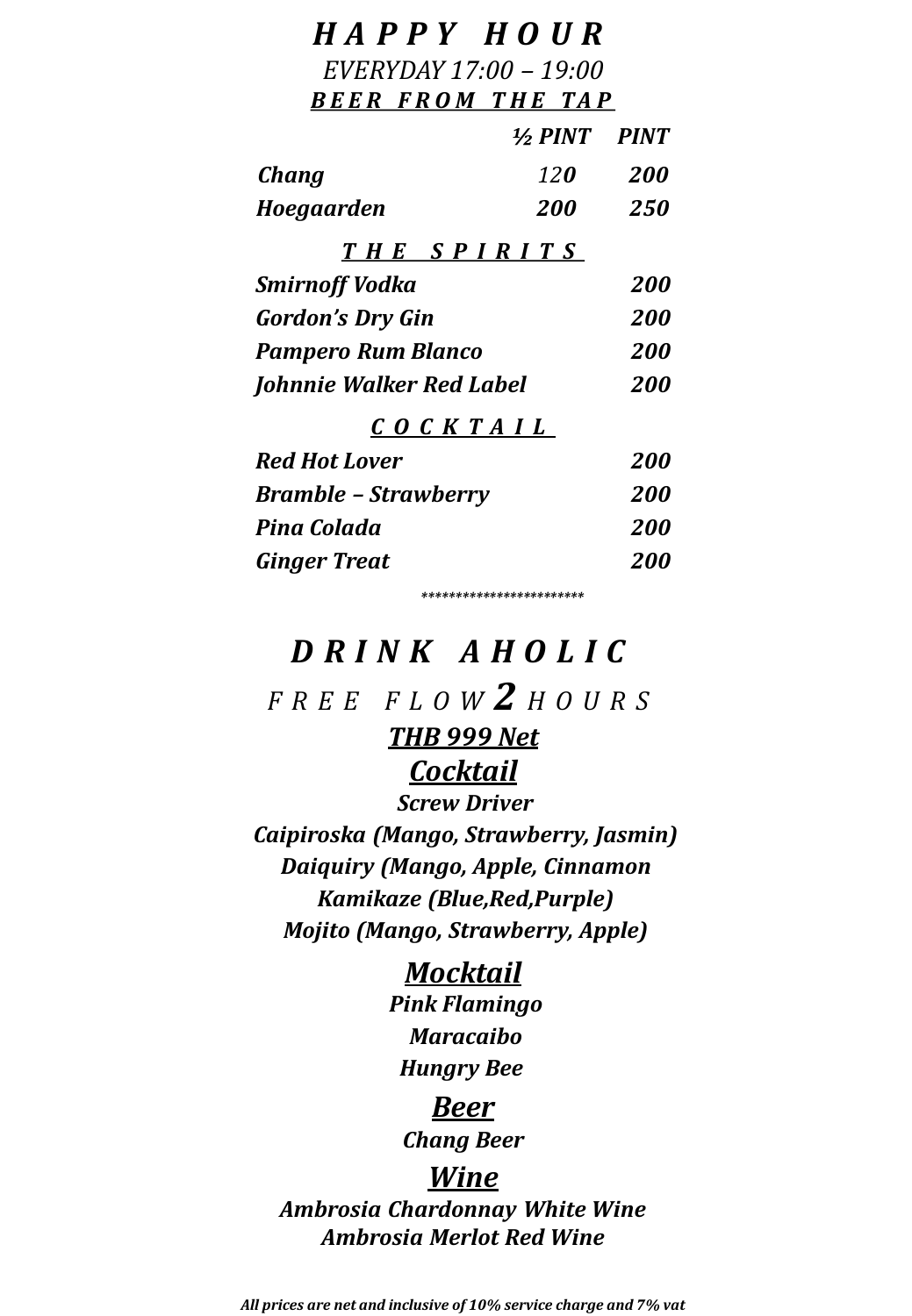#### *OUR BARTENDER CREATION*

| SIAM OLD FASHIONNED                                                                 | 300 |
|-------------------------------------------------------------------------------------|-----|
| Mekhong Rum, Bael Juice, Angostura Bitter                                           |     |
| <b>FALL FROM THE TREE</b>                                                           | 300 |
| Mount Gay Rum, Apple Cider, Angostura Bitter                                        |     |
| <b>GREEN ISLAND</b>                                                                 | 400 |
| Vodka, Green Apple Puree, Lime Juice, Coriander                                     |     |
| <b>TAKE ME HOME</b>                                                                 | 300 |
| Bourbon, Pernod Ricard, White Cacao Liqueur                                         |     |
| <b>BRAMBLE</b>                                                                      | 300 |
| Gin, Blackberry Liqueur, Lime Juice, Syrup                                          |     |
| <b>LIFE IS A BEACH</b>                                                              | 300 |
| Dark Rum, White Rum, Lychee, Lemongrass, Lime Juice                                 |     |
| MOCKINGBIRD                                                                         | 350 |
| Sailor Jerry Spiced Rum, Campari, Pineapple Reduction, Lime Juice                   |     |
| <b>LA HAVANA</b>                                                                    | 350 |
| El Jimador, Tequila, Pineapple Juice, Lemongrass Syrup, Lime Juice, La Fee Absinthe |     |
| <b>RED HOT CHILLI</b>                                                               | 300 |
| Tequila, Licor 43, Vanilla, Ginger Ale                                              |     |
| LOUDMOUTH                                                                           | 300 |
| Tequila, Green Apple, Mango Syrup, Lime Juice, Blackberry Liqueur                   |     |
| A GIRL WITH NO NAME                                                                 | 350 |
| Bourbon, Cynar, Lime Juice, Banana Puree, Orgeat Syrup, Chocolate Bitter            |     |
| DEW                                                                                 | 400 |
| Hennessy VS, Lime Juice, Honey, Grand Marnier                                       |     |
| <b>HEANGING GARDEN</b>                                                              | 400 |
| Hendricks's Gin, Elder Flower Liqueur, Honey, Jasmine                               |     |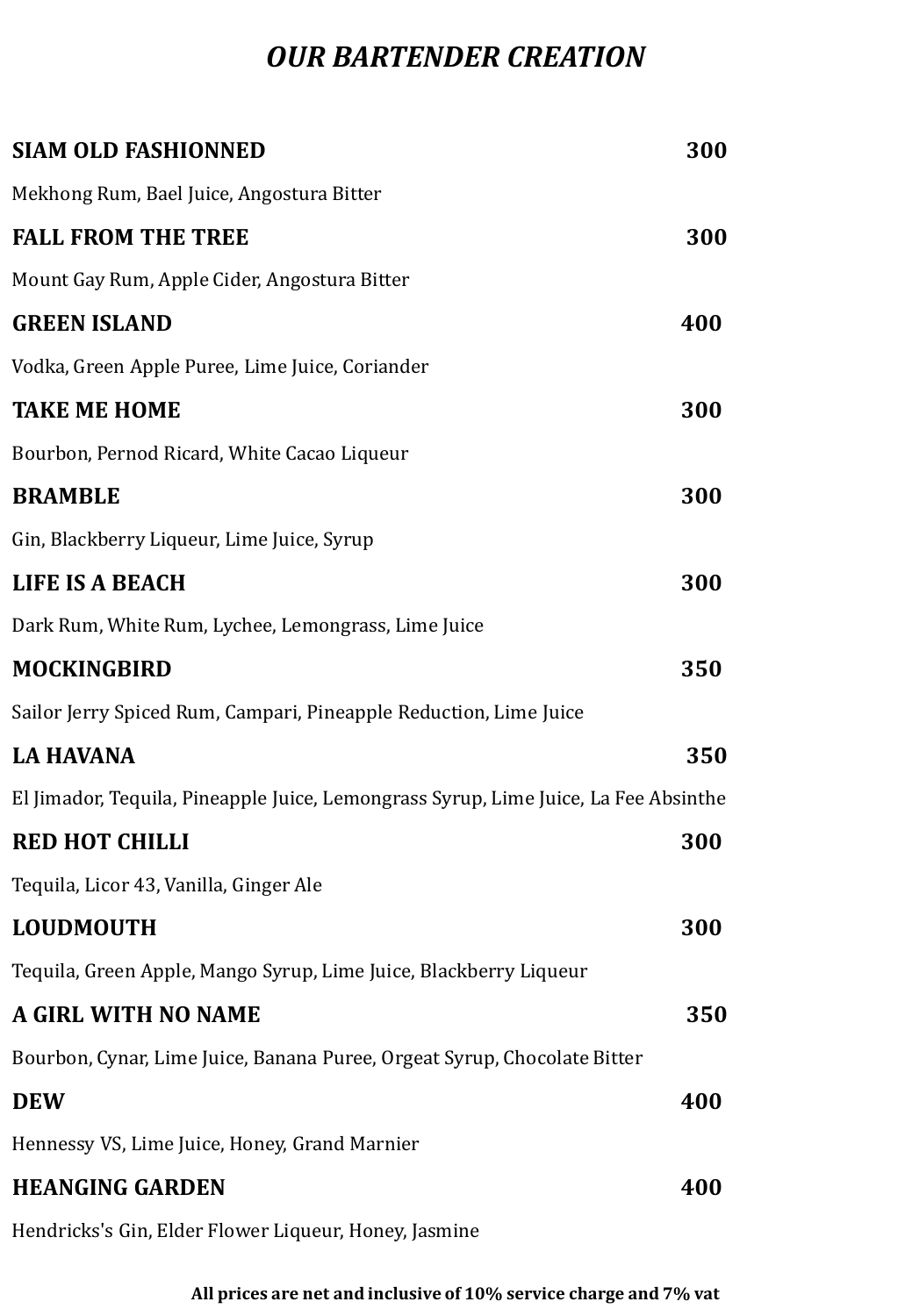### *CLASSIC COCKTAIL*

| <b>LONG ISLAND ICED TEA</b>                                             | 350 |
|-------------------------------------------------------------------------|-----|
| Vodka, White Rum, Gin, Tequila, Triple Sec, Syrup, Pepsi                |     |
| <b>MAI TAI</b>                                                          | 350 |
| White Rum, Dark Rum, Amaretto, Triple Sec, Lime Juice                   |     |
| <b>MANHATTAN</b>                                                        | 450 |
| Bourbon, Whiskey, Sweet Vermouth, Angostura Bitter                      |     |
| <b>METROPOLITAN</b>                                                     | 350 |
| Cognac, Sweet Vermouth, Syrup, Angostura Bitter                         |     |
| <b>AMERICANO</b>                                                        | 300 |
| Campari, Sweet Vermouth, Soda Water                                     |     |
| <b>NEGRONI</b>                                                          | 350 |
| Campari, Gin, Sweet Vermouth                                            |     |
| <b>CUBA LIBRE</b>                                                       | 300 |
| White Rum, Lime Juice, Pepsi                                            |     |
| <b>DAIQUIRI</b>                                                         | 300 |
| White Rum, Triple sec, Lime Juice, Syrup                                |     |
| <b>GIBSON</b>                                                           | 300 |
| Gin, Dry Vermouth                                                       |     |
| <b>GIMLET</b>                                                           | 300 |
| Gin, Lime Juice, Syrup                                                  |     |
| <b>HURRICANE</b>                                                        | 300 |
| White Rum, Dark Rum, Passion Fruit Juice, Orange Juice, Grenadine Syrup |     |
| <b>OLD LAY</b>                                                          | 300 |
| Gold Tequila, Triple sec, Lime Juice, Grenadine                         |     |
| PINA COLADA                                                             | 300 |
| White Rum, Malibu, Pineapple Juice, Coconut Cream                       |     |
| <b>JOHN COLLINS</b>                                                     | 300 |
| Bourbon, Lemon Juice, Syrup, Soda Water                                 |     |
| <b>MOJITO</b>                                                           | 300 |
| White rum, Brown Sugar, Lime Juice, Mint Leaves, Lime Wedge, Soda water |     |
| <b>CAIPIRINHA</b>                                                       | 300 |
| Cachaca, White Sugar, Lime Wedge                                        |     |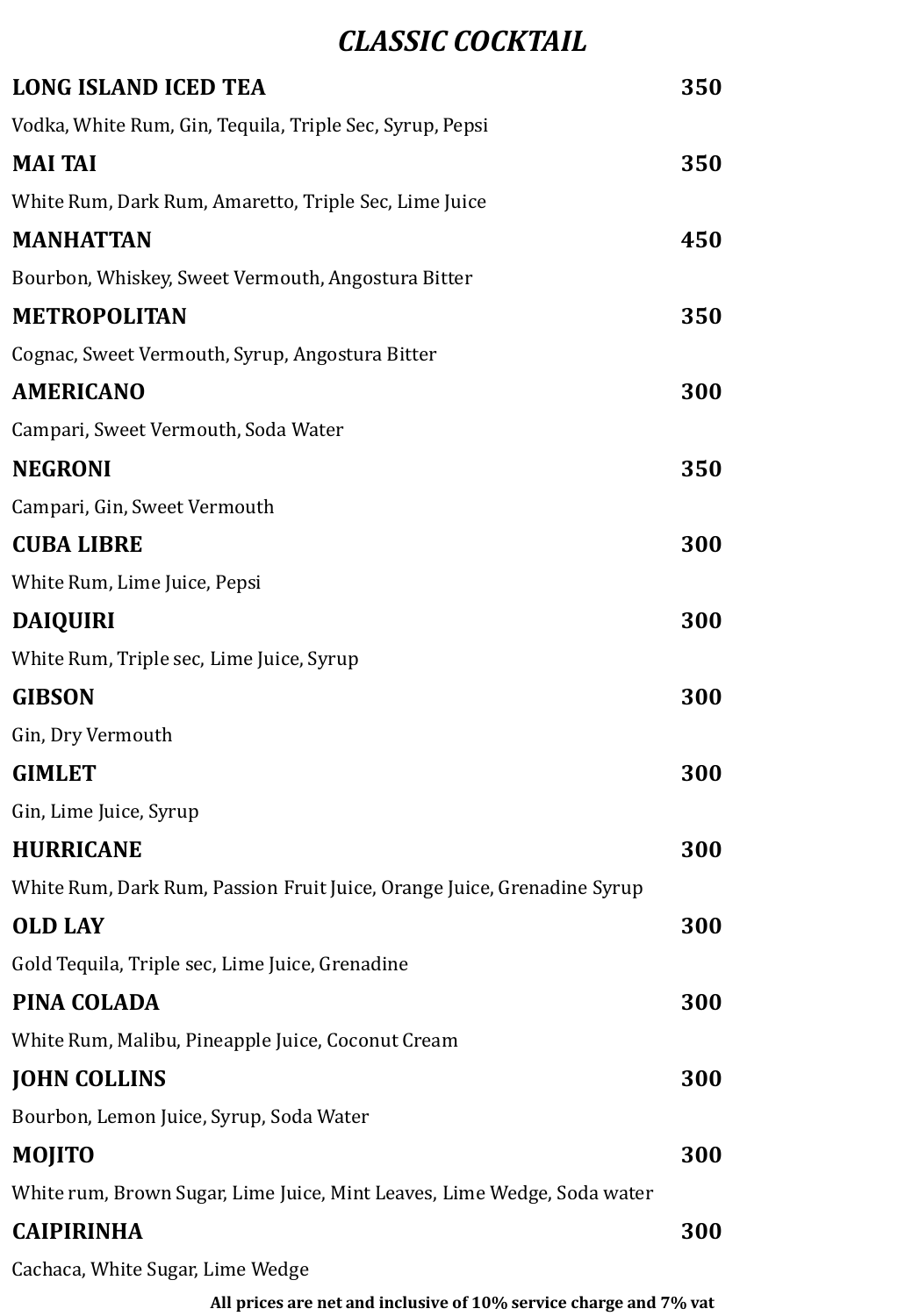## *SPARO / TIRER / SHOT*

### *L' APERO*

| Aperol                            | 250 |
|-----------------------------------|-----|
| Campari                           | 250 |
| Martini Bianco, Rosso, Extra Dry  | 250 |
| Ricard                            | 250 |
| Pimm's N.o1                       | 300 |
| Absinthe Bohemian                 | 400 |
| <b>LIQUEURS</b>                   |     |
| Amaretto Di Saronno               | 250 |
| Jagermeister                      | 250 |
| Licor 43                          | 250 |
| Kahlua Coffee Liqueur             | 250 |
| Malibu                            | 250 |
| Sambuca Molinari                  | 250 |
| Bailey's Isrish Cream             | 250 |
| Cointreau                         | 300 |
| <b>Grand Marnier Cordon Rouge</b> | 300 |
| Fernet Branca                     | 300 |
| Frangelico                        | 300 |
| <b>DESSERT WINE</b>               |     |
| <b>Offley Port Ruby</b>           | 300 |
| <b>Offley Port White</b>          | 300 |
| C' EST CHIC                       |     |
| <b>Hennessy VS</b>                | 300 |
| <b>Hennessy VSOP</b>              | 400 |
| Hennessy XO                       | 800 |
| <b>VODKA</b>                      |     |
| Smirnoff Vodka                    | 250 |
| Ketel One                         | 300 |
| Ciroc                             | 400 |
| <b>Belvedere</b>                  | 400 |
| <b>Grey Goose</b>                 | 400 |
|                                   |     |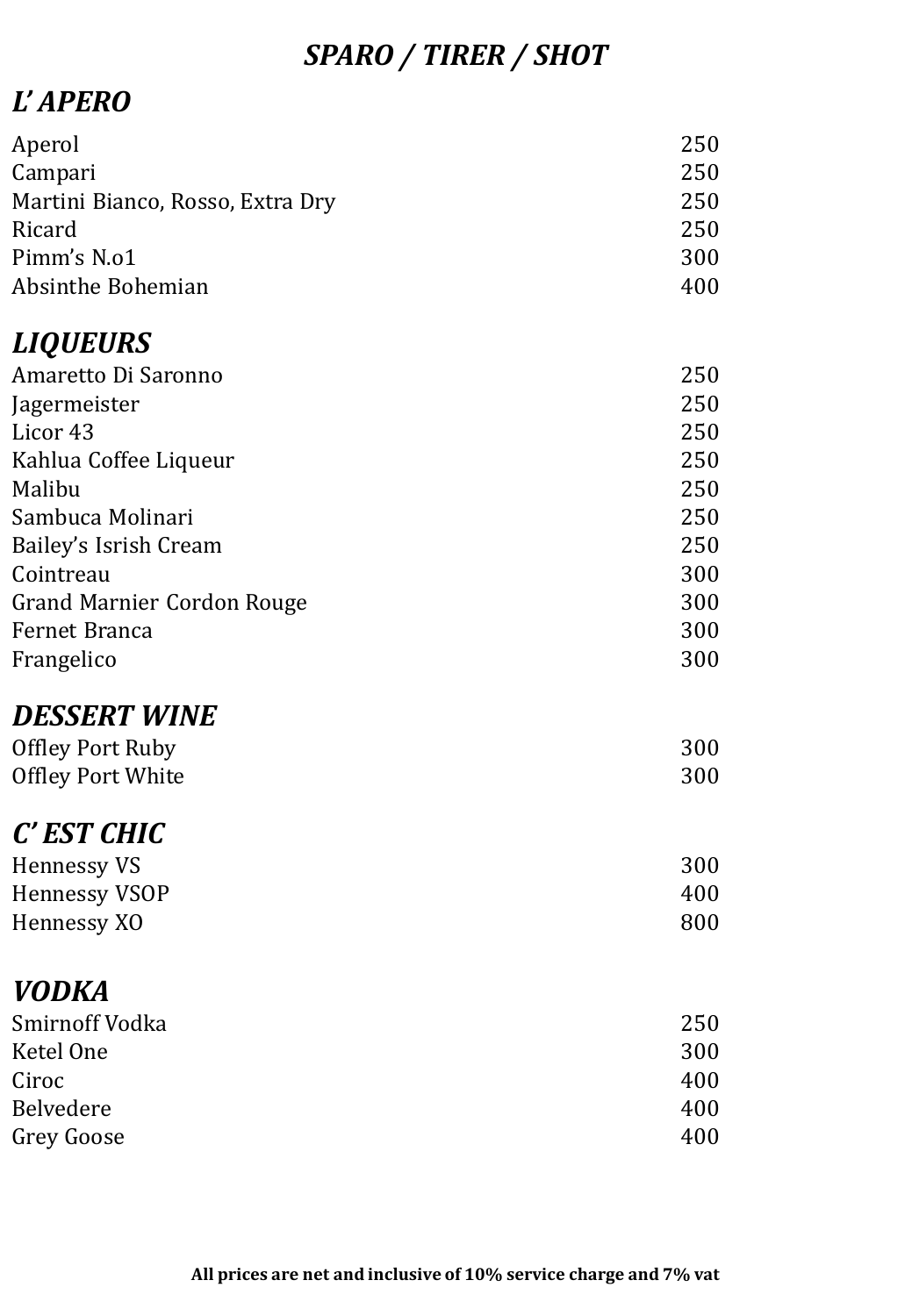# *SPARO / TIRER / SHOT*

# *RUM*

| Pampero Blanco<br>Captain Morgan<br><b>Bacardi Superior</b><br>Havana Club 7Y<br>Zacapa 23                        | 250<br>250<br>300<br>350<br>450   |
|-------------------------------------------------------------------------------------------------------------------|-----------------------------------|
| GIN                                                                                                               |                                   |
| Gordon's<br><b>Bombay Sapphire</b><br>Tanqueray                                                                   | 200<br>220<br>250                 |
| Hendrick's                                                                                                        | 350                               |
| <b>TEQUILA</b><br>El Jimador Blanco<br>Patron XO Café<br><b>Patron Silver</b><br>Don Julio Reposado               | 200<br>250<br>400<br>450          |
| <b>WHISKY, MALT AND BOURBON</b>                                                                                   |                                   |
| SCOTCH WHISKY                                                                                                     |                                   |
| Johnnie Walker Red Label<br>The Famous Grouse<br><b>Ballantine's</b><br>Johnnie Walker Black Label<br>MALT WHISKY | 250<br>250<br>250<br>400          |
| Glenmorangie<br>Singleton 12y<br>Glenfiddich 12y<br>Talisker 10y<br>Macallan Fine Oak 15y                         | 350<br>400<br>400<br>500<br>1,000 |
|                                                                                                                   |                                   |

## *MALT WHISKY*

| <b>Bulleit Bourbon</b> | 250 |
|------------------------|-----|
| Jack Daniel's          | 250 |
| <b>Bulleit Rye</b>     | 300 |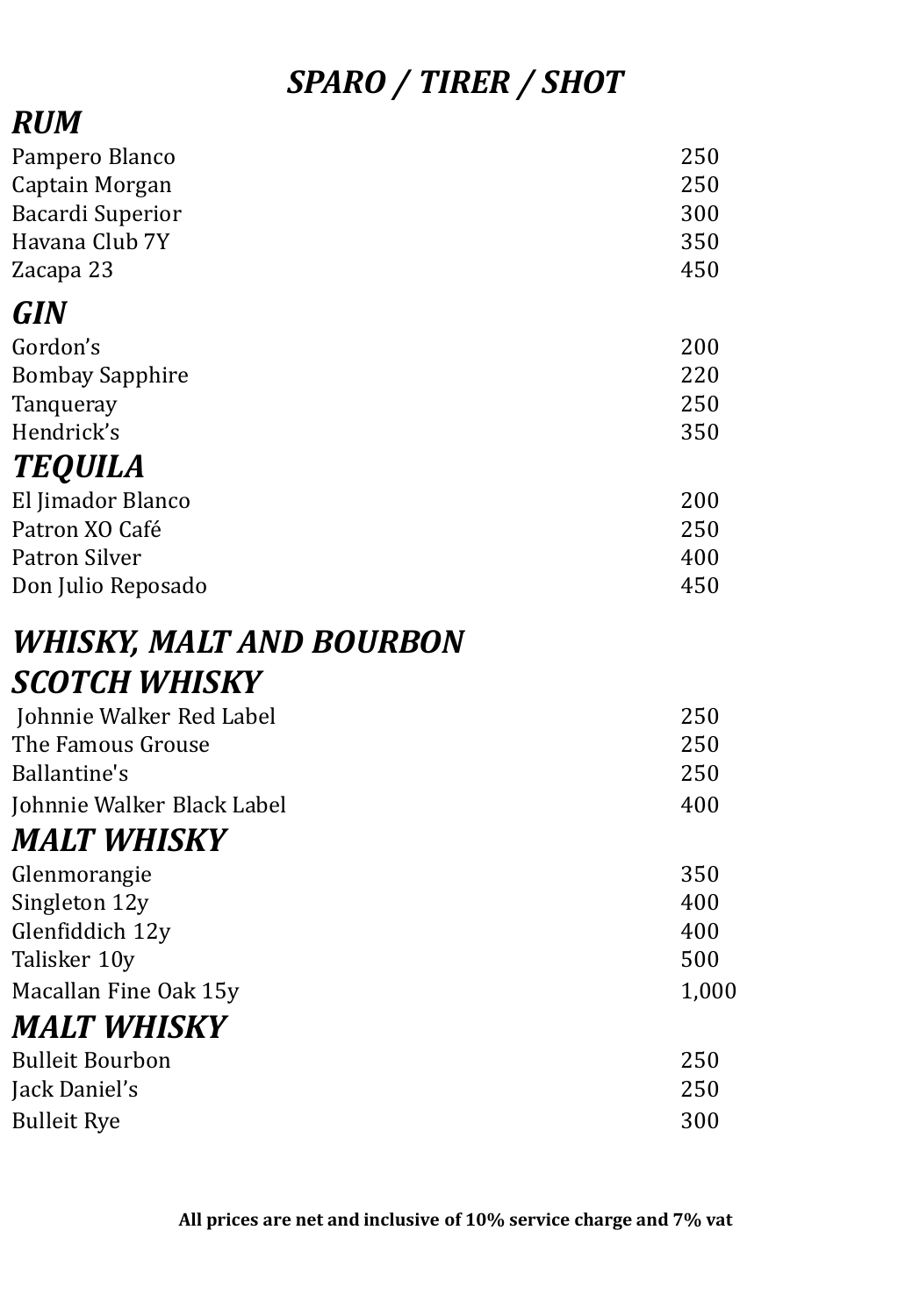### *BOTTIGLIA / BOUTEILLE / BOTTLE*

| C' EST CHIC             |        |
|-------------------------|--------|
| <b>Hennessy VS</b>      | 3,500  |
| <b>Hennessy VSOP</b>    | 6,000  |
| Hennessy XO             | 18,000 |
| <b>VODKA</b>            |        |
| Smirnoff Vodka          | 3,000  |
| Ketel One               | 3,500  |
| Ciroc                   | 5,000  |
| Belvedere               | 5,000  |
| <b>Grey Goose</b>       | 5,000  |
| <b>RUM</b>              |        |
| Pampero Blanco          | 3,000  |
| Captain Morgan          | 3,000  |
| <b>Bacardi Superior</b> | 3,500  |
| Havana Club 7Y          | 4,000  |
| Zacapa 23               | 3,000  |
| <b>GIN</b>              |        |
| Gordon's                | 3,000  |
| <b>Bombay Sapphire</b>  | 3,500  |
| Tanqueray               | 4,000  |
| Hendrick's              | 5,000  |

SELECTION OF MIXER 6 KIND OF SOFT DRINK PEPSI, 7 UP, MIRINDA ORANGE, SODA, TONIC, WATER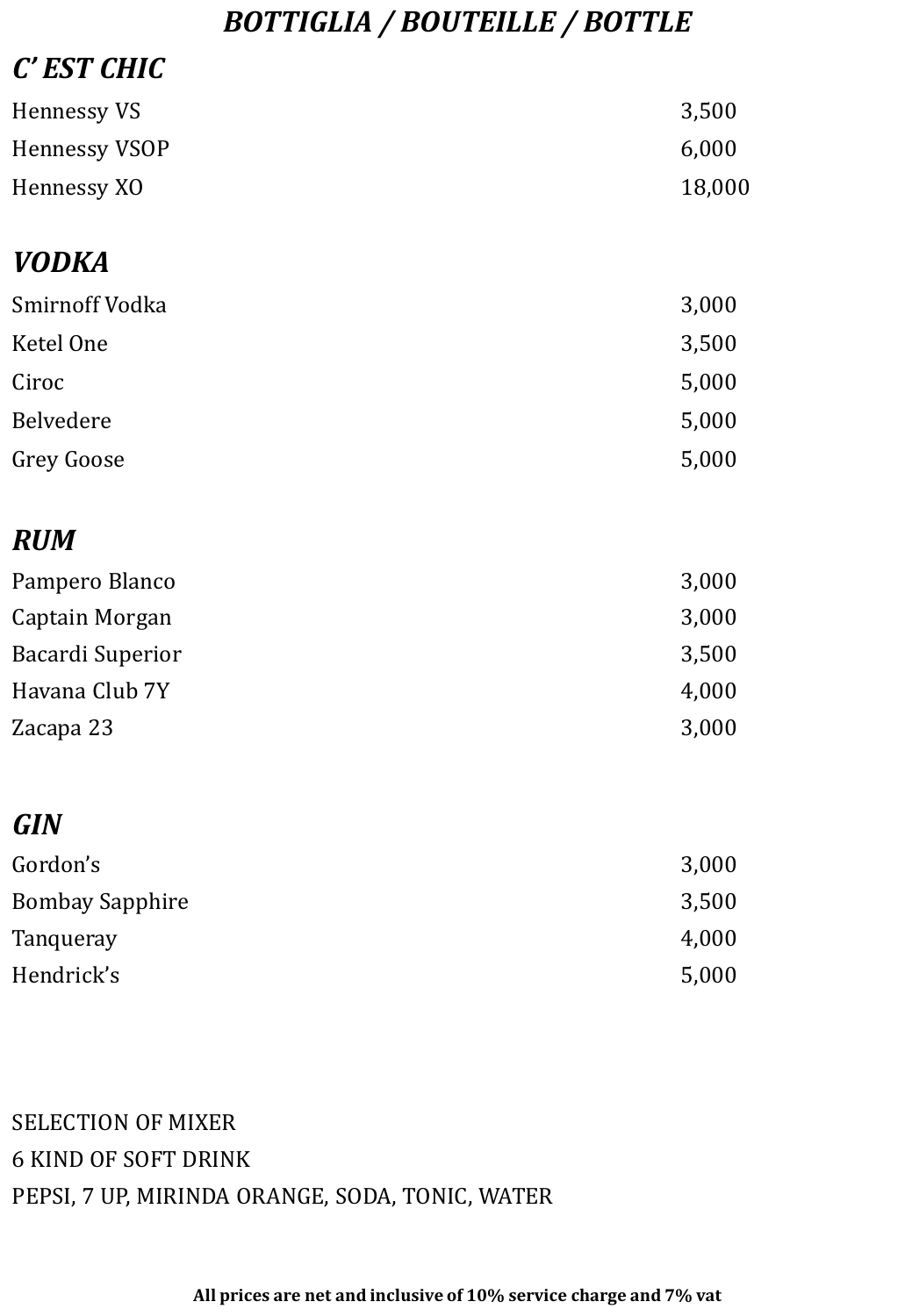### *BOTTIGLIA / BOUTEILLE / BOTTLE*

## *TEQUILA*

| El Jimador Blanco  | 3,000 |
|--------------------|-------|
| Patron XO Café     | 3.500 |
| Patron Silver      | 5,000 |
| Don Julio Reposado | 7,000 |

## *WHISKY, MALT AND BOURBON SCOTCH WHISKY*

| Johnnie Walker Red Label   | 3,000 |
|----------------------------|-------|
| The Famous Grouse          | 3,000 |
| <b>Ballentines</b>         | 3.000 |
| Johnnie Walker Black Label | 5,000 |

### *MALT WHISKY*

| Glenmorangie          | 4,500  |
|-----------------------|--------|
| Singleton 12y         | 5,000  |
| Glenfiddich 12y       | 5,000  |
| Talisker 10y          | 8,000  |
| Macallan Fine Oak 15y | 20,000 |
|                       |        |

### *MALT WHISKY*

| <b>Bulleit Bourbon</b> | 4,000 |
|------------------------|-------|
| Jack Daniel's          | 3,500 |
| <b>Bulleit Rye</b>     | 4,000 |

#### SELECTION OF MIXER 6 KIND OF SOFT DRINK PEPSI, 7 UP, MIRINDA ORANGE, SODA, TONIC, WATER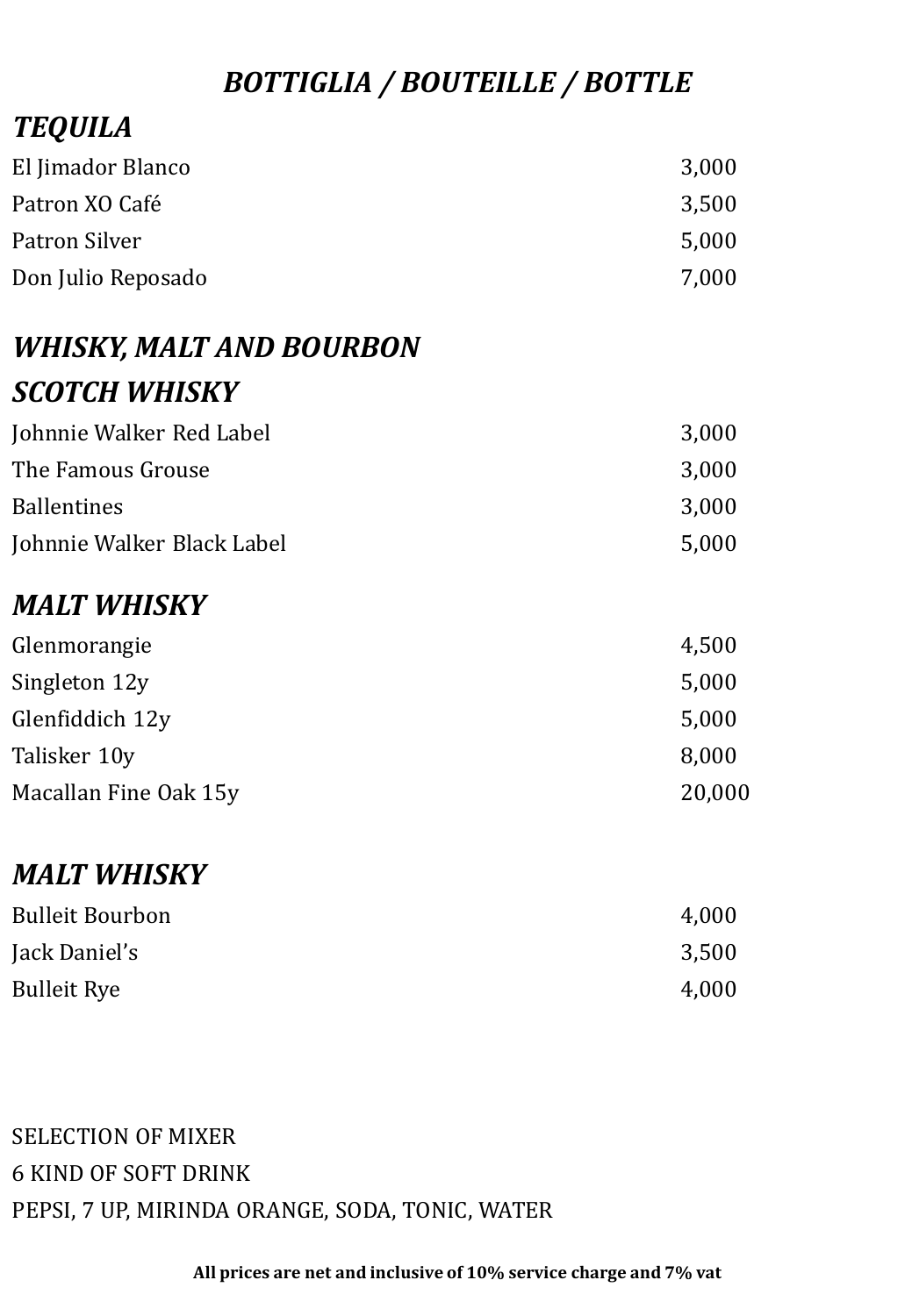## *BORN TO BEER*

| <b>From The Tap</b> | $\frac{1}{2}$ Pint | <b>Pint</b> |
|---------------------|--------------------|-------------|
| Chang $5\%$         | 150                | 250         |
| Hoegaarden 4.9%     | 250                | 350         |
| La Chouffe 8%       | 250                | 350         |

### *BEER BOTTLE (33 CL.)*

| Chang            | 200 |
|------------------|-----|
| Heineken         | 250 |
| San Miguel Light | 250 |
| Peroni           | 300 |
| Corona           | 350 |
| La Chouffe       | 400 |

## *NON DRINKING GUIDE*

### *MOCKTAIL*

| <b>Hungry Bee</b>    |                                        | 200 |
|----------------------|----------------------------------------|-----|
|                      | Lime, Apple Juice, Honey, Ginger Juice |     |
| <b>Happy Bunny</b>   |                                        | 200 |
|                      | Carrot Puree, Lime Orange Juice        |     |
| Maracaibo            |                                        | 200 |
|                      | Passion Fruit, Lime, Pineapple         |     |
| <b>Pink Flamingo</b> |                                        | 200 |
|                      | Orange, Watermelon, Cranberry, Lime    |     |
| <i><b>JUICE</b></i>  |                                        |     |
|                      | Orange, Pineapple, Apple               | 120 |
| Cranberry            |                                        | 140 |
| <b>WATER</b>         |                                        |     |
| Still Water          | 60 CL                                  | 60  |
| Soda Water           | 33 CL                                  | 60  |
| Perrier              | 33 CL                                  | 100 |
| Evian                | 75CL                                   | 200 |
| Badoit               | 75CL                                   | 200 |
| SOFT DRINKS          |                                        |     |
| Pepsi                | 32.5 CL                                | 100 |
| Pepsi Max            | 32.5 CL                                | 100 |
| 7 UP                 | 32.5 CL                                | 100 |
|                      |                                        |     |

| .                       |                              | .   |
|-------------------------|------------------------------|-----|
| Mirinda Orange 32.5 CL  |                              | 100 |
| Schweppes Tonic 32.5 CL |                              | 100 |
|                         | Schweppes Ginger Ale 32.5 CL | 100 |
|                         |                              |     |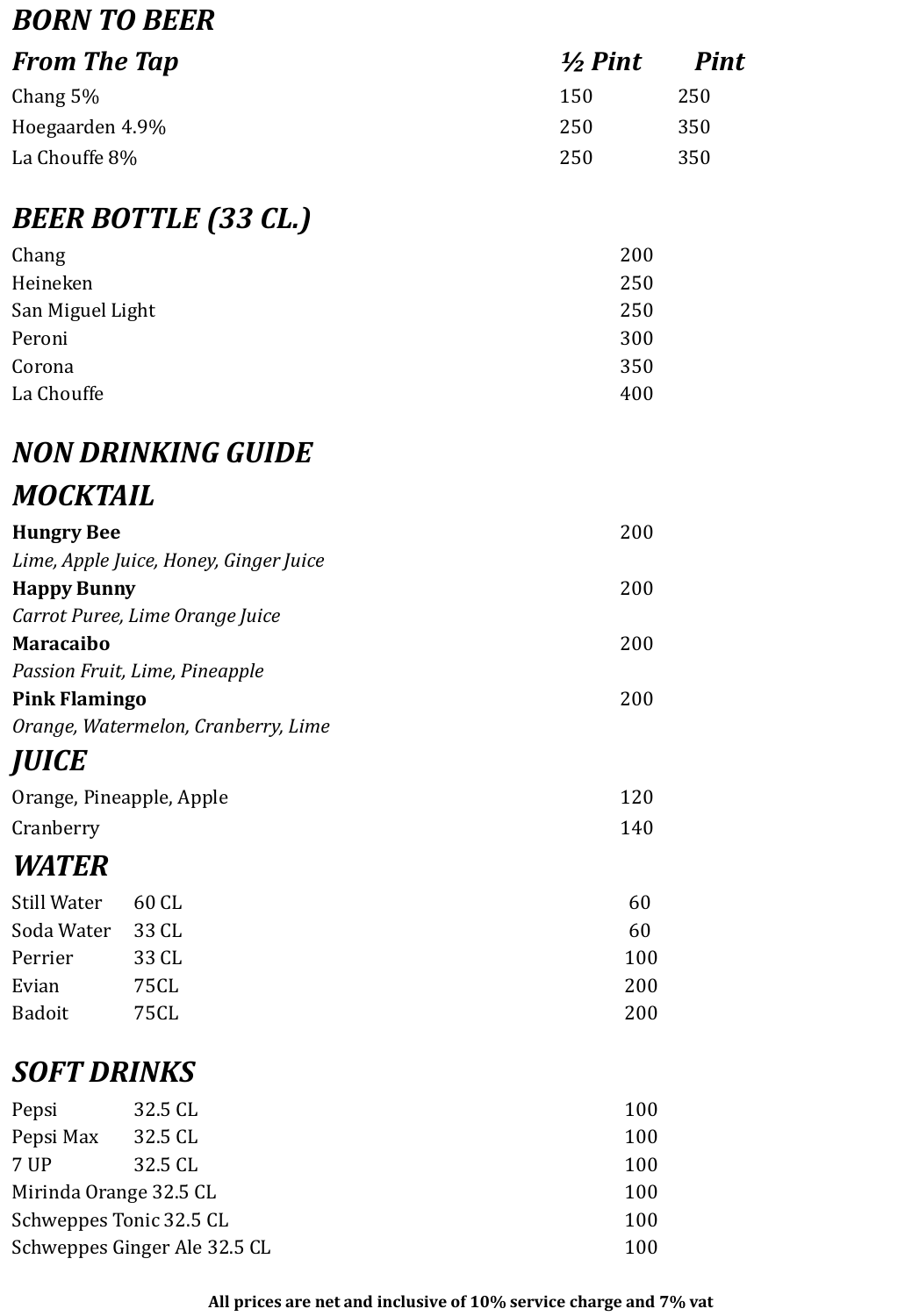#### *WINE LIST*

| <b>CHAMPAGNE</b>                                         |              |                |  |
|----------------------------------------------------------|--------------|----------------|--|
| Moet & Chandon Mini 20CL                                 | <i>1,200</i> |                |  |
| <b>Moet &amp; Chandon Brut</b>                           |              | 6,000          |  |
| <b>Moet &amp; Chandon Brut Rose</b>                      |              | 6,000<br>6,000 |  |
| <b>Veuve Clicquot Ponsadin</b>                           |              |                |  |
| <b>SPARKLING WINES</b>                                   | <b>GLS</b>   | BTL            |  |
| Diamour Blanc De Blanc                                   | 300          | 1,500          |  |
| France                                                   |              |                |  |
| <b>Chandon Original Brut</b><br>Australia                |              | 2,000          |  |
| <b>WHITE WINE</b>                                        | <b>GLS</b>   | <b>BTL</b>     |  |
| <b>Copperstone Creek</b><br>Chardonnay<br>Australia      | 280          | 1,400          |  |
| <b>Hunky Dory</b><br>Sauvignon Blanc<br>New Zealand      | 320          | 1,600          |  |
| <b>Domaine Roux Les Cotilles</b><br>Chardonnay<br>France |              | <i>1,800</i>   |  |
| <b>Bodega Norton barrel</b>                              |              | 1,800          |  |
| Chardonnay                                               |              |                |  |
| Argentina                                                |              |                |  |
| <b>Cantina Lavis Classici DOC</b>                        |              | <i>1,800</i>   |  |
| Pinot Grigio<br>Italy                                    |              |                |  |
| Jean-claude courtault AOC<br>Chablis<br>France           |              | <i>2,800</i>   |  |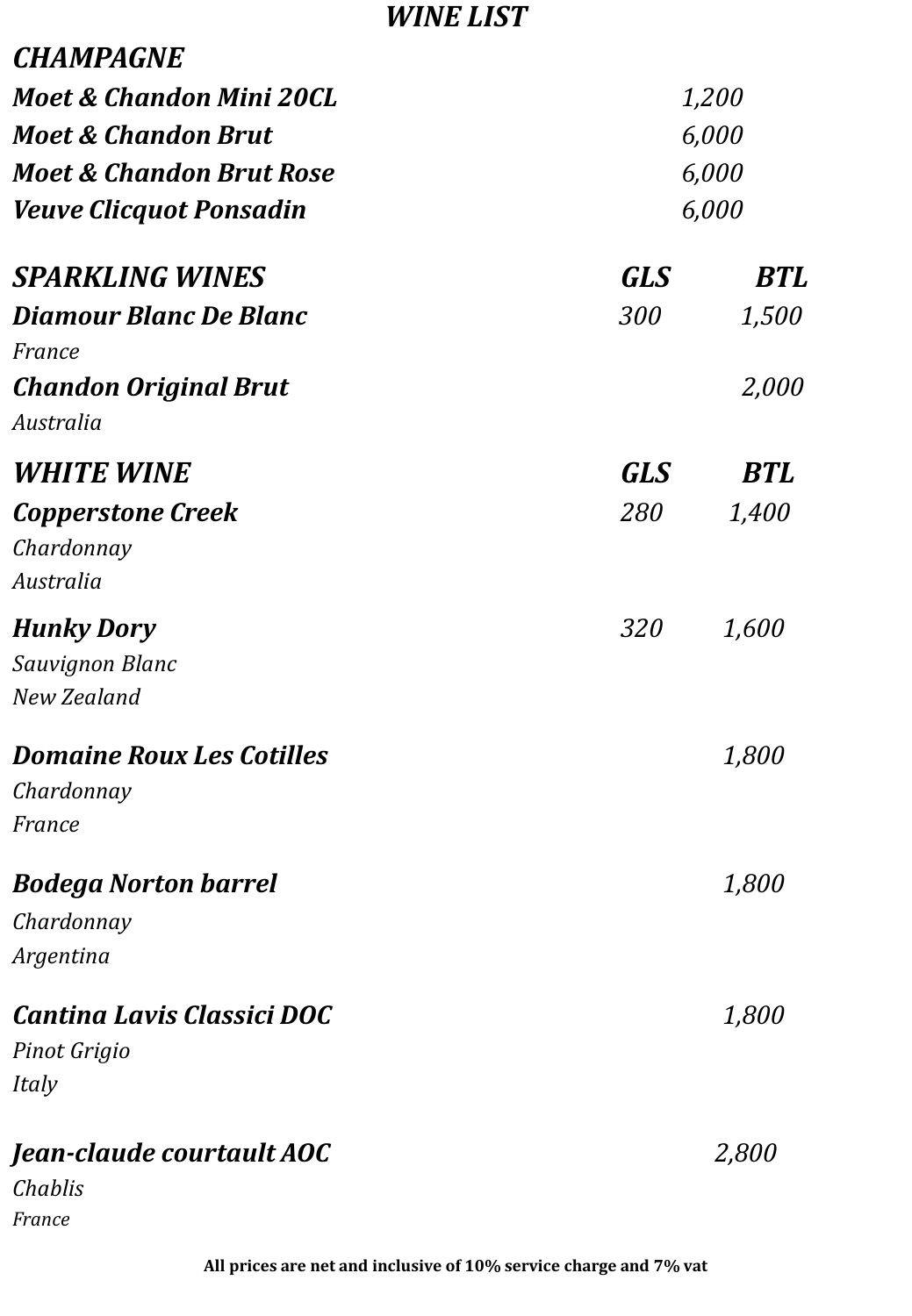#### *WINE LIST*

| <b>RED WINE</b>                          | GLS | <b>BTL</b> |
|------------------------------------------|-----|------------|
| <b>Copperstone Creek</b>                 | 280 | 1,400      |
| Shiraz                                   |     |            |
| Australia                                |     |            |
| <b>Arpa DOCG</b>                         | 400 | 2,000      |
| Chianti DOCG                             |     |            |
| Italy                                    |     |            |
| <b>Charles Melton</b>                    | 480 | 2,400      |
| <b>Shiraz and Grenache</b>               |     |            |
| Australia                                |     |            |
| <b>Bodega Norton Barrel Select</b>       |     | 1,500      |
| Malbec                                   |     |            |
| Argentina                                |     |            |
| Poggio Anima Lilith                      |     | 1,800      |
| Primitivo Salento                        |     |            |
| Italy                                    |     |            |
| <b>Domaine Roux Les Cotilles</b>         |     | 1,900      |
| <b>Pinot Noir</b>                        |     |            |
| France                                   |     |            |
| <b>Elderton Estate</b>                   |     | 2,000      |
| Merlot                                   |     |            |
| Australia                                |     |            |
| Domaine Du Vieux Telegraphe Le Pigeoulet |     | 2,200      |
| <b>Rouge Chateauneuf-Du-Pape</b>         |     |            |
| Grenache, Syrah, Carignan, Cinsault      |     |            |
| France                                   |     |            |
| <b>IL Borro Pian Di Nova IGT</b>         |     | 2,200      |
| <b>ITALY</b>                             |     |            |
| <b>Whistler Thank God It's Friday</b>    |     | 2,600      |
| Shiraz                                   |     |            |
| Australia                                |     |            |
| <b>Produttori Del</b>                    |     | 5,000      |
| <b>Barbaresco</b>                        |     |            |
| Italy                                    |     |            |
| Yeringberg                               |     | 5,000      |
| Cabernet Sauvignon                       |     |            |
| Australia                                |     |            |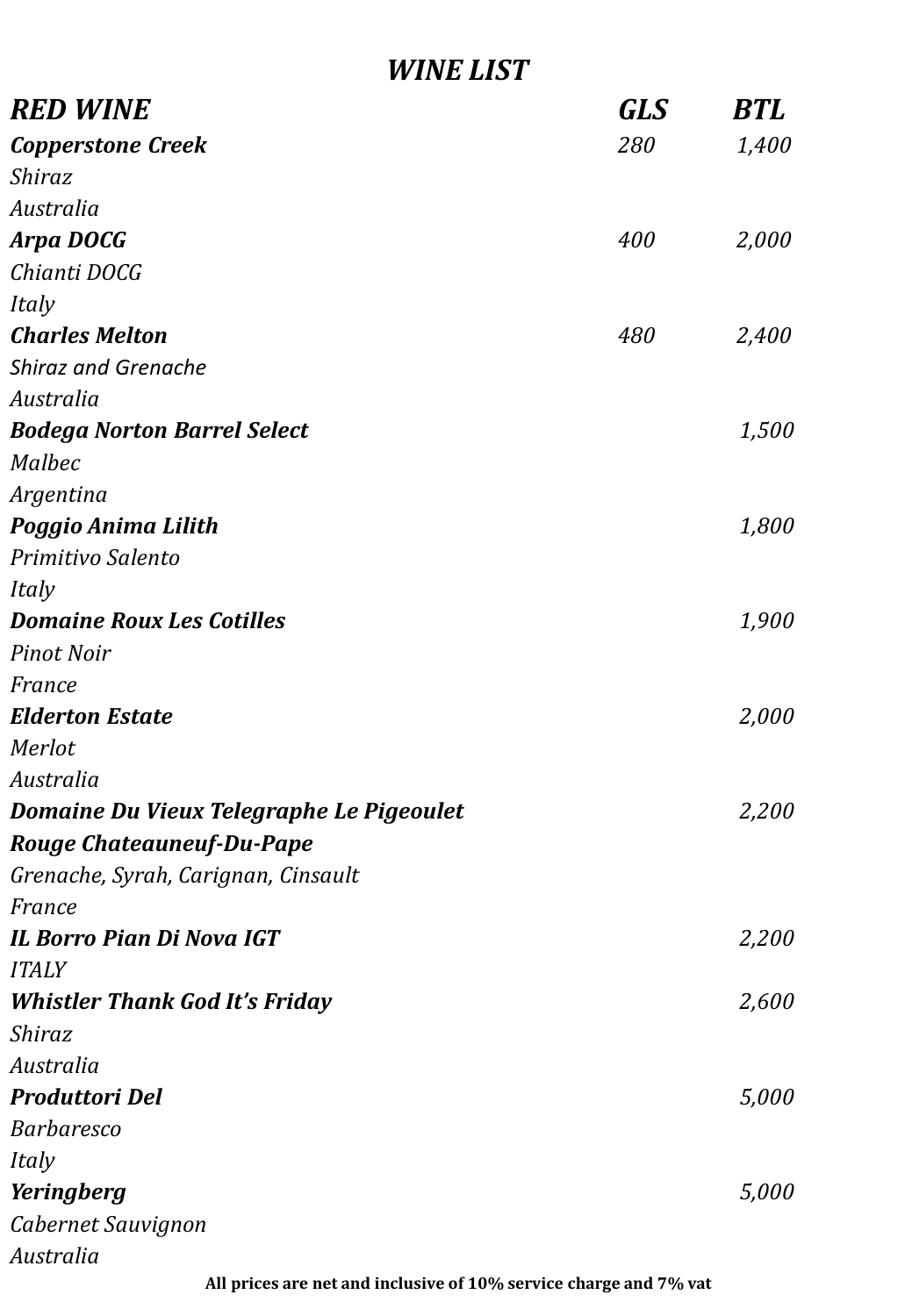# *UNA CIOTOLA / UN BOL/ A BOWL*

| <b>Seafood Bowl</b>                                | 690        |
|----------------------------------------------------|------------|
| Blue crab, Sweet Prawn, NZ Mussel,                 |            |
| Sported Babylon, Oyster – fin de Clair             |            |
| <b>With Condiment</b>                              |            |
| <b>Spicy Seafood Bowl</b>                          | <b>350</b> |
| Shrimp, Squid, NZ Mussel with Grass Noodle Salad   |            |
| <b>Tuna Salad Bowl</b>                             | <b>320</b> |
| <b>Spicy Tuna Salad with Lemon Grass</b>           |            |
| Avocado Shrimp Bowl                                | <b>320</b> |
| Grilled Shrimp with Avocado and Tomato Salad       |            |
| Kanikama Crab Salad Bowl                           | <b>320</b> |
| Crab Stick Kanikama with Sesame Dressing           |            |
| <b>Salmon Bowl</b>                                 | <i>320</i> |
| <b>Spicy Fresh Salmon Salad with Seafood Sauce</b> |            |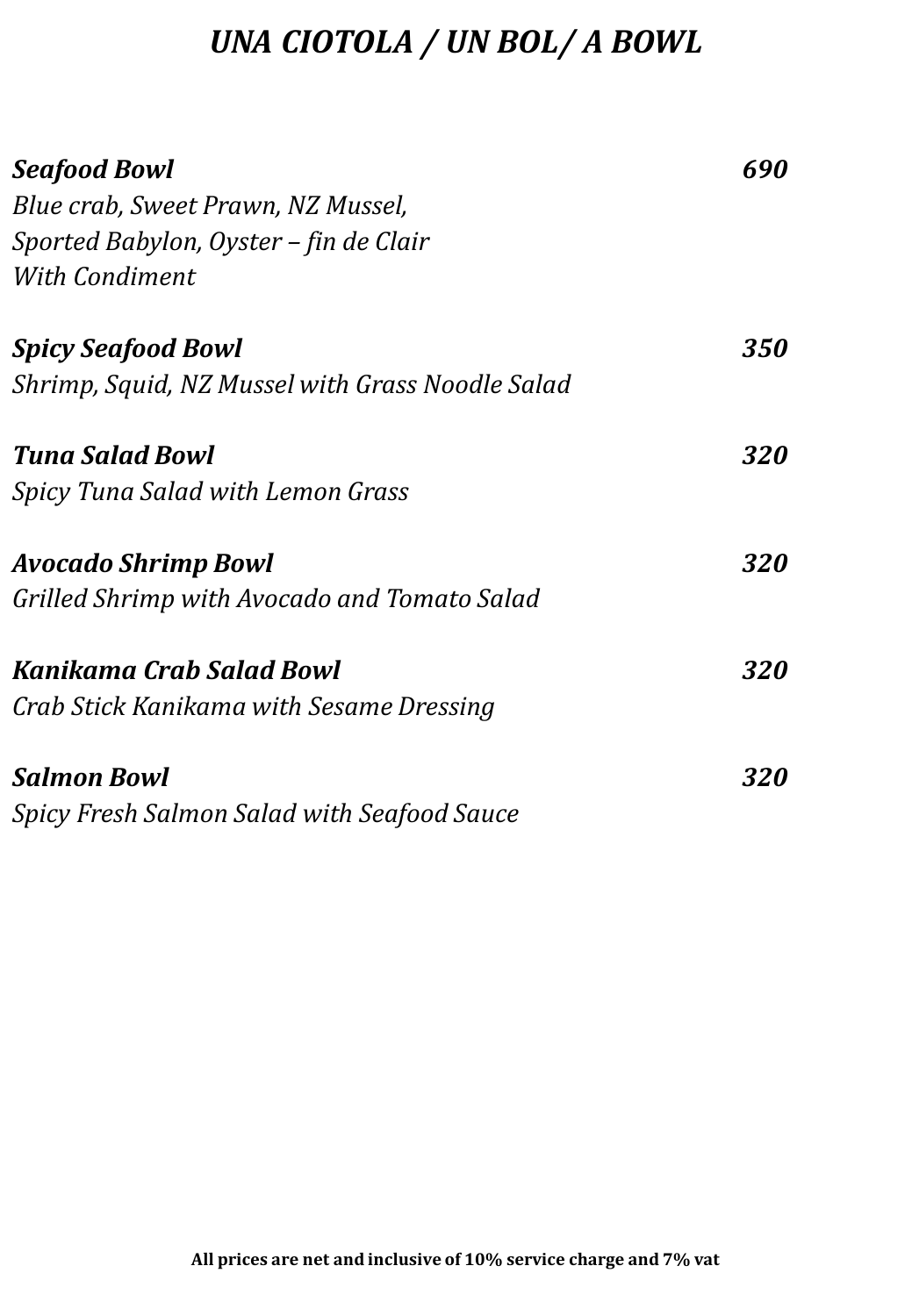## *Hungry! EAT*

#### *LIFE IS GREAT. CHEESE MAKES IT BETTER*

| <b>Cheese Platter</b>    | 420 |
|--------------------------|-----|
| Stilton 60 g. (ENGLAND)  | 360 |
| Brie 60 g. (FRANCE)      | 270 |
| Camembert 60 g. (FRANCE) | 270 |

#### *All Cheese Plat served with Crackers, Dried Fruit and Nut*

#### *COLD CUTS…..WHAT ELSE?*

| Sampler Cold Cuts 150g.     | 450 |
|-----------------------------|-----|
| Prosciutto 120g. (ITALY)    | 380 |
| Chorizo 120g. (SPAIN)       | 300 |
| Salami Milano 120g. (ITALY) | 220 |

#### *All the Plate served with Onion Cocktail, Cornichons*

#### *PIZZA*

| Margarita Pizza          | 350 |
|--------------------------|-----|
| Pepperoni Pizza          | 420 |
| Prosciutto E Fungi Pizza | 440 |
| Seafood Pizza            | 440 |